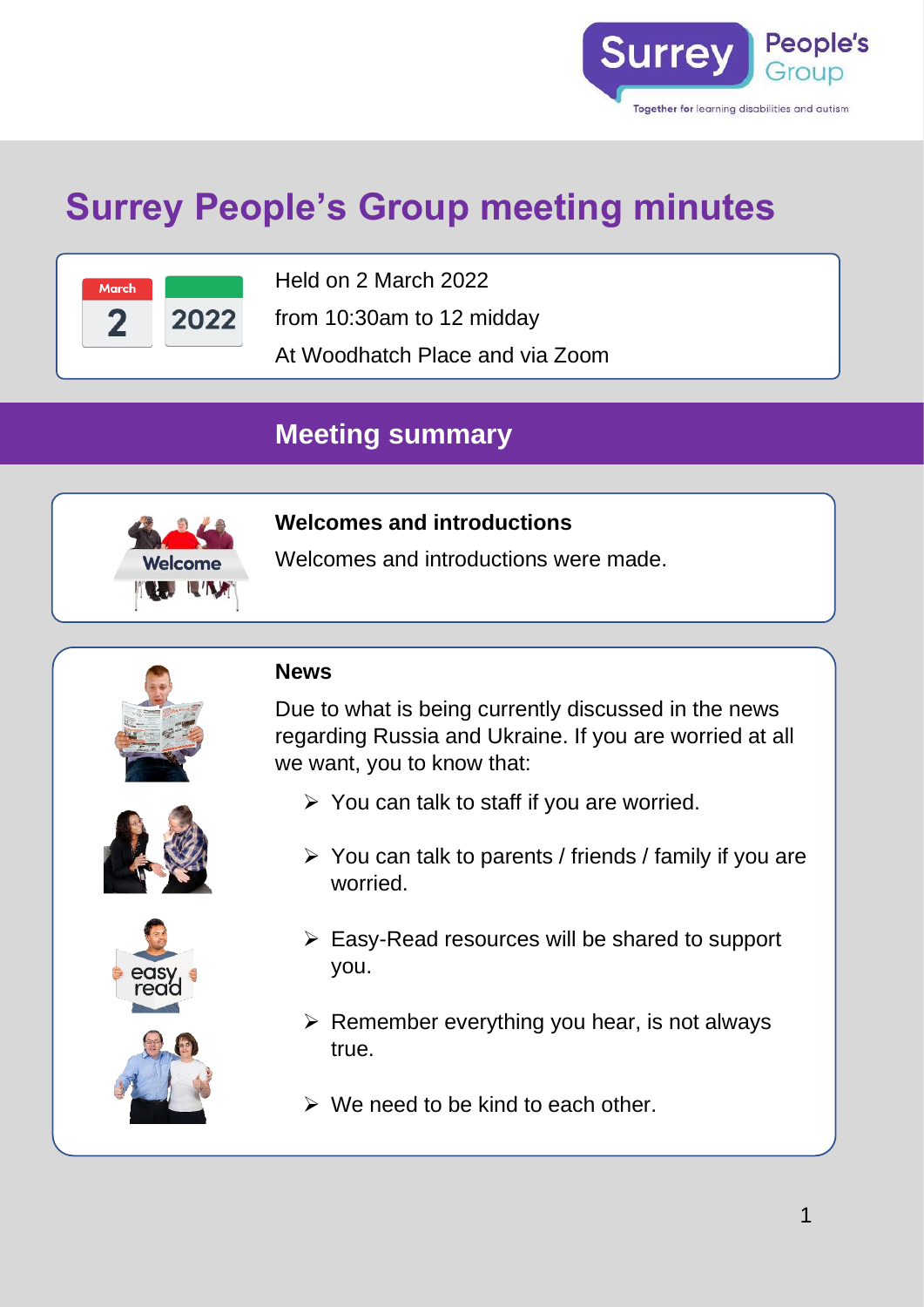

# **Digital Initiatives – Mikoto Najajima and Non Hill**



Mikoto and Nom are from Surrey Heartlands and they would like people to share their stories about using digital technology and when they have used it to help if you were unwell, taking care of your house or to make new friends.



**Digital technology**' means things like:

- Equipment, for example: computers, laptops and smart phones
- 'Tools' you use, for example: web sites, apps and other software.



The team want to hold focus groups, your stories will help to **find the best technology and tools** to help you.

The team will make sure your answers are not shared other than with those that work for Surrey Heartlands.



Your personal data will not be shared.

You do not have to answer any questions you don't like.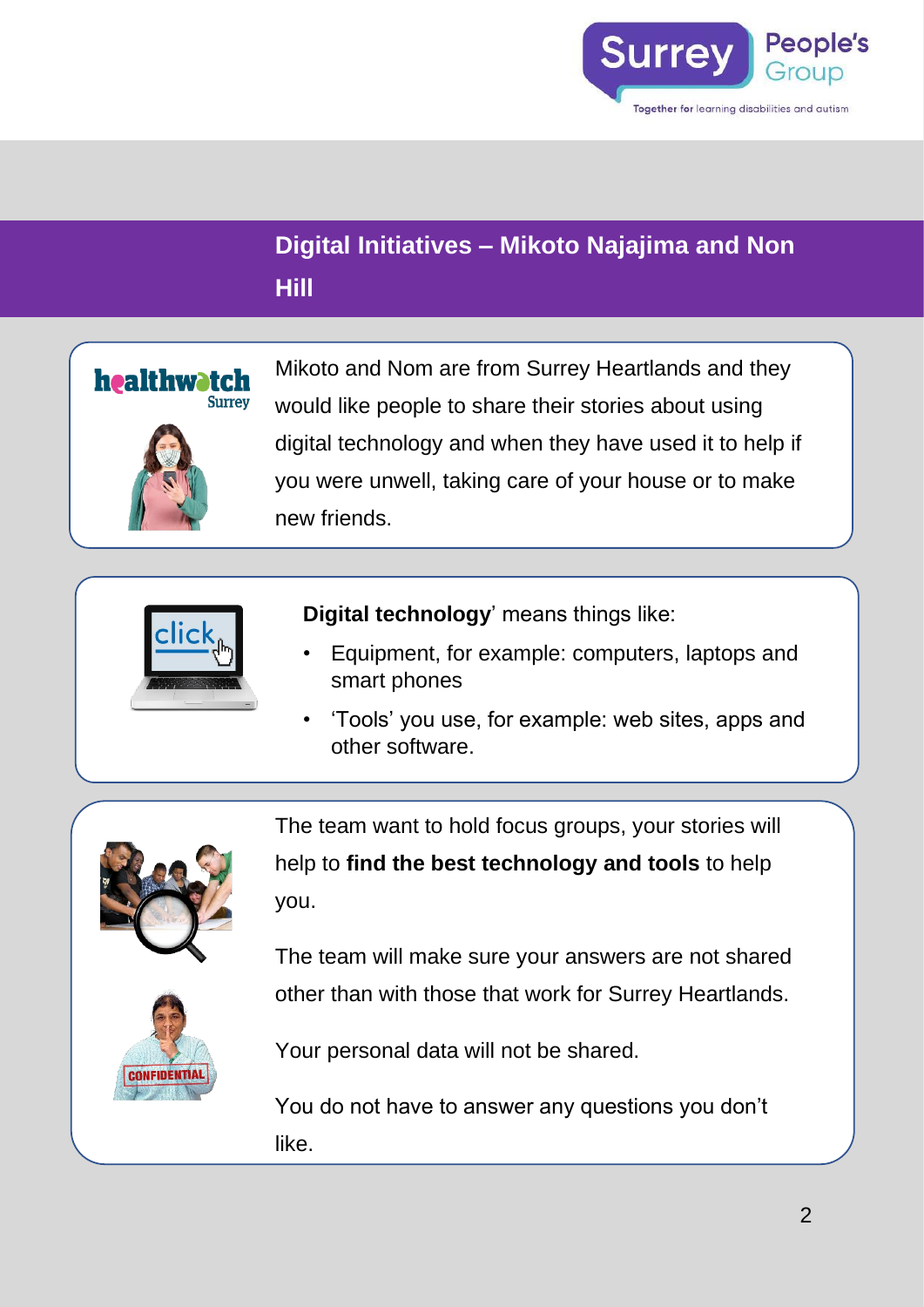

## **Feedback from the group**

- $\triangleright$  When talking to health professionals using technology it can feel like they are not 'hearing you'.
- $\triangleright$  WiFi issues, a lot of people said they prefer to meet their GP's in person.
- $\triangleright$  Prefer to see their GP's in person as it is easier, and you get a better outcome and a better explanation.

If you would like to give further feedback or take part in the focus group or interviews, please email: imogen.osborne.surreycc.gov.uk

# **General**

.

# **Learning Disability England**

Learning Disability England is bringing people and organisations together to create a movement for change where people with learning disabilities, families, friends and paid supporters come together on an equal basis.

The Conference is 15<sup>th</sup>, 16<sup>th</sup> and 17<sup>th</sup> March all via zoom. If you are not a member you can ask Helen Guest for tickets as she has booked 10 for each session.





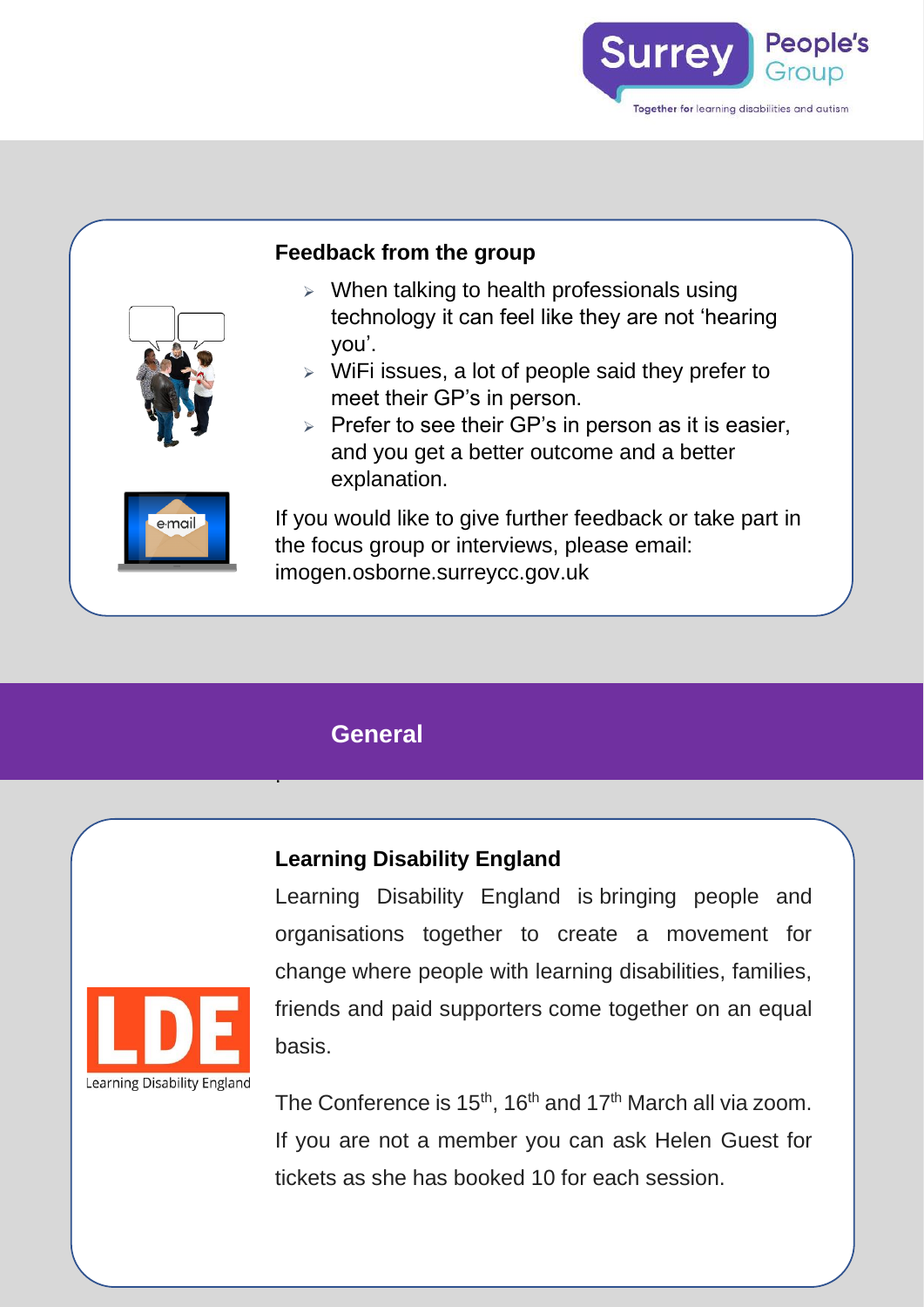





## **The month of March**

Mothering Sunday – Mother's Day is on Sunday 27 March! The group talked about what they were doing for Mother's Day. A reminder that this may be a difficult time for some, so please be kind.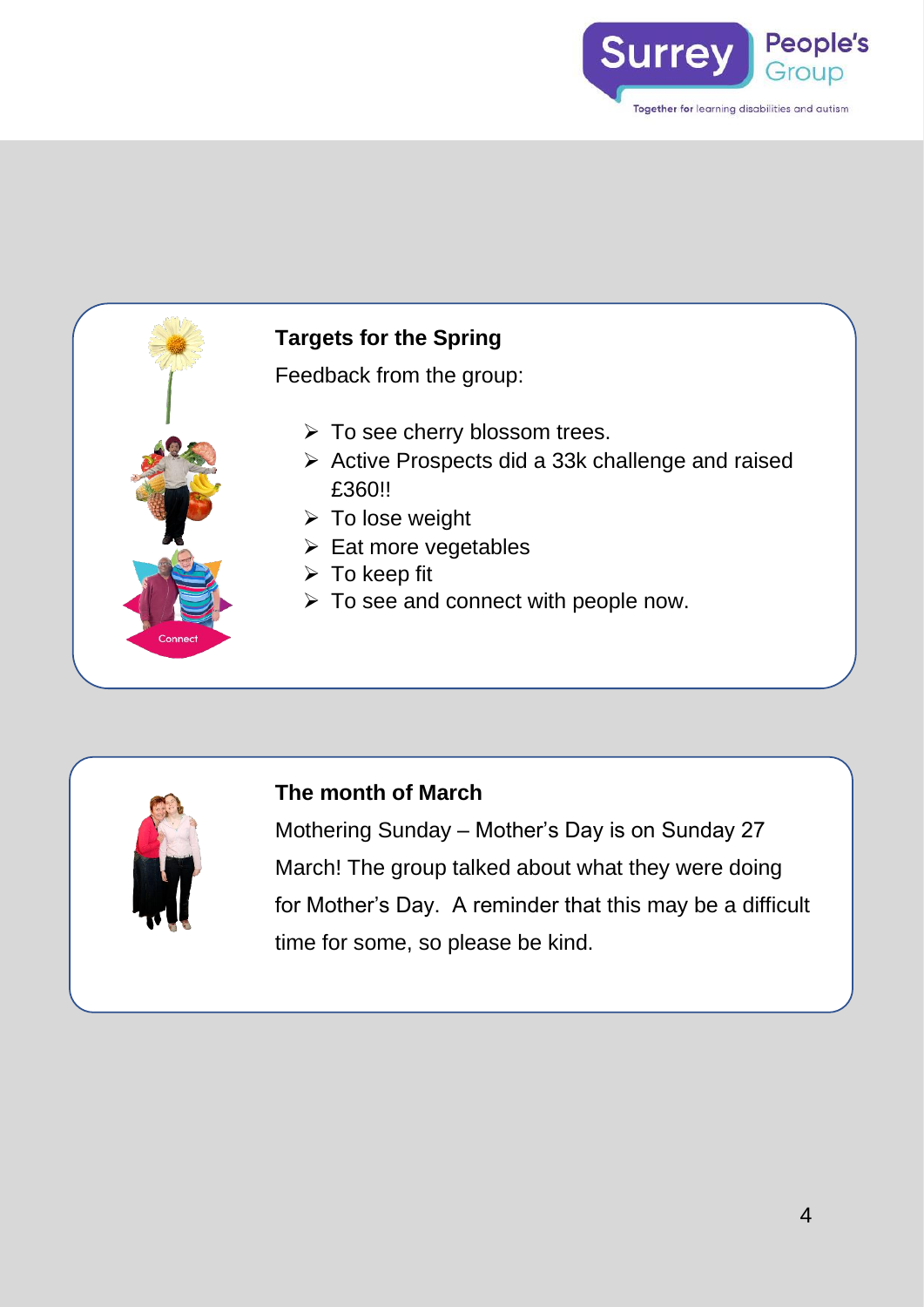

#### **Membership Forms**



Surrey People's Group have produced a membership form, this has been attached onto the email with the minutes. Please ensure that you fill this out and send to: [ldcommunications@surreycc.gov.uk](mailto:ldcommunications@surreycc.gov.uk)

**Action:** Helen to resend the Membership Form.

#### **Face to face meetings**



Everyone agreed that they enjoyed meeting face to face again and that they would like to do this more often.



We had some feedback that people found a face to face and zoom meeting together quite confusing as you could not always hear what people were saying.

We may do alternate meetings, once zoom meeting and then the next month will be face to face. We will confirm the lay out of our next meetings soon.